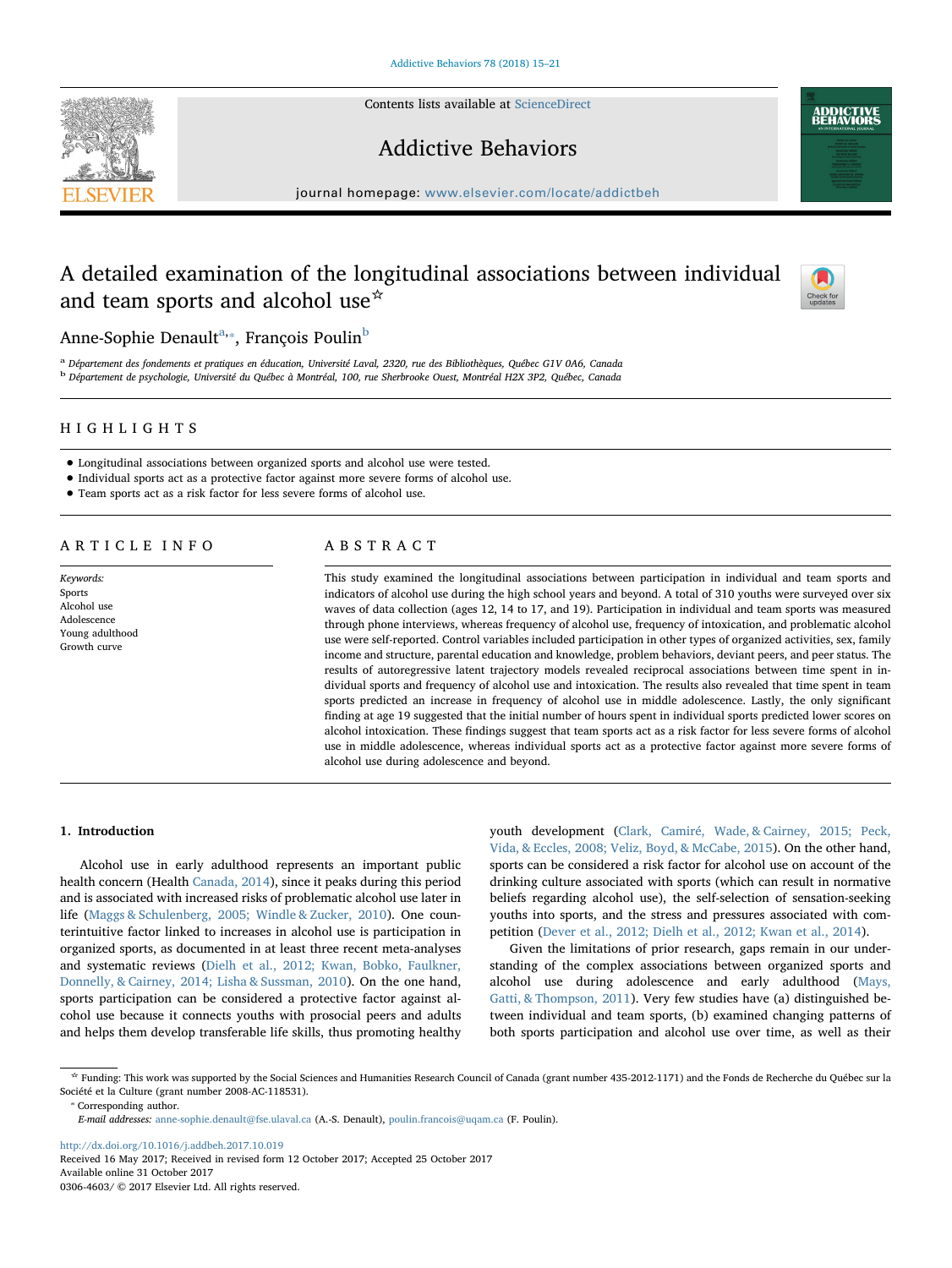reciprocal associations, and (c) distinguished between normative and problematic alcohol use ([Dever et al., 2012; Kwan et al., 2014; Mays](#page-6-2) [et al., 2011; Mays, DePadilla, Thompson, Kushner, & Windle, 2010](#page-6-2)). These limitations were addressed in this study. Examining these complex associations is important for developing selective interventions targeting sports participants [\(Mays et al., 2010](#page-6-4)).

## 2. Individual and team sports

Different types of organized sports may foster different peer cultures that either facilitate or deter alcohol use ([Veliz et al., 2015\)](#page-6-5). One way of classifying organized sports is to distinguish between individual sports (e.g., swimming, speed skating, gymnastics) and team sports (e.g., football, basketball, ice hockey). Among multiple potential mechanisms linking organized sports to alcohol use, the question of peers is central given their importance in the developmental trajectories of alcohol use ([Lynne-Landsman, Bradshaw, & Ialongo, 2010; Schulenberg, Patrick,](#page-6-6) [Maslowsky, & Maggs, 2014](#page-6-6)). While peers are omnipresent in both individual and team sports, the peer dynamics could be different in these two types of sports [\(Denault & Poulin, 2007](#page-6-7)). In individual sports, youths set personal goals, and might even be in competition with other group members to achieve them. Given the individualistic nature of these sports, youths may stay focused on their individual performance and thus be less prone to the influence of other group members when it comes to drinking. In team sports, youths have to work together and collaborate to reach shared goals. Thus, youths in team sports might form stronger bonds with their teammates and be more inclined to influence one another's behavior. Peer norming effects with regard to alcohol use might thus be stronger in team sports than in individual sports ([Marsh & Kleitman, 2003; Wetherhill & Fromme, 2007](#page-6-8)). Results from previous studies are consistent with this reasoning: youths involved in both types of sports report higher levels of perceived peer drinking than those only involved in individual sports [\(Mays et al.,](#page-6-9) [2009\)](#page-6-9) and youths involved in team sports report a greater increase in alcohol intoxication than those involved in individual sports ([Wichstrom & Wichstrom, 2009\)](#page-6-10).

### 3. Longitudinal approach

Taking a longitudinal approach and controlling for other types of organized activities is essential in order to isolate the unique contribution of sports. Indeed, youths usually participate in more than one activity at the same time and other organized activities, such as youth clubs, have been shown to be negatively related to alcohol use ([Denault,](#page-6-11) [Poulin, & Pedersen, 2009\)](#page-6-11). Reciprocal effects are also likely to come into play between sports and alcohol use ([Lisha & Sussman, 2010\)](#page-6-12), and might be different in individual and team sports. For instance, alcohol use might have a negative impact on individual performance and thus predict a decrease in participation in individual sports over time ([Wichstrom & Wichstrom, 2009](#page-6-10)). In contrast, team sports create opportunities to celebrate victories (or commiserate over defeats), and drinking may be a socially acceptable way of doing so within that specific peer culture ([Kwan et al., 2014](#page-6-13)). Team sports might thus predict an increase in alcohol use over time. Using latent growth curve (LGC) analyses, [Wichstrom and Wichstrom \(2009\)](#page-6-10) found that involvement in sports predicted an increase in alcohol intoxication, but not the reverse. As reported above, this was especially true for team sports. While innovative, their study did not examine reciprocal effects over time, and questions thus remain regarding which behavior drives the other.

#### 4. Indicators of alcohol use

Drinking can be viewed as a socially acceptable and normative behavior during adolescence. From a prevention/intervention perspective, it is thus important to consider different levels of severity. Results

from previous studies suggest that sports participation is associated with both normative alcohol use (e.g., any use, frequent use; [Dever](#page-6-2) [et al., 2012; Wetherhill & Fromme, 2007\)](#page-6-2) and problematic alcohol use (e.g., heavy drinking, intoxication; [Mays et al., 2010; Veliz et al., 2015;](#page-6-4) [Wichstrom & Wichstrom, 2009](#page-6-4)). In this study, we investigated whether these associations remain after controlling for other types of organized activities and important covariates associated with both types of sports (e.g., family income and structure, parental education; [Denault & Poulin, 2009; Pedersen, 2005\)](#page-6-14) and alcohol use. As for alcohol use, in addition to socio-demographic variables, to be consistent with ecological models of substance use, we also included variables at the family (monitoring), social (deviant peers and peer status), and individual (sex, problems behaviors, prior alcohol use) levels ([Lynne-](#page-6-6)[Landsman et al., 2010; Schulenberg et al., 2014\)](#page-6-6).

## 5. Study objectives

The goals of this study were (a) to examine the longitudinal and reciprocal associations between organized individual/team sports and alcohol use (frequency of use and intoxication) from ages 14 to 17, using autoregressive latent trajectory models (ALT; [Bollen & Curran,](#page-5-2) [2004\)](#page-5-2), and (b) to investigate the predictive associations between individual/team sports from ages 14 to 17 and frequency of alcohol use, intoxication, and problematic alcohol use at age 19, using latent growth curves and regressions. Based on prior research findings and given the peer dynamics likely to occur in team sports, we expected that team sports would predict increases in alcohol use over time. We also expected alcohol use to predict a decrease in individual sports participation over time, given its potential detrimental effects on performance and the individualistic nature of this type of sports.

## 6. Methods

## 6.1. Participants and study design

The data came from a longitudinal study beginning in 2001 involving 390 students in Grade 6 (58% girls,  $M_{\text{age}} = 12.38$ ). Students in the sample were drawn from eight elementary schools in four separate districts representing different socio-economic backgrounds in a city of 350,000 in the province of Quebec, Canada. Six waves of data collection were used: T1 = age 12, T2 to T5 = ages 14 to 17, T6 = age 19. In the province where the data were collected, the high school years are comprised of Grades 7 to 11 (ages 13 to 17). Students were mostly Caucasian (90%) and French-speaking and came from families that were, for the majority, intact (68%) and had an average annual income before taxes of over CAN\$50,000. Of the 390 youths in the study, data on participation in organized activities from ages 14 to 17 were available for 72% to 77% of respondents, depending on the age. Only youths with data for at least two time points out of four were included in the analyses ([Jones, Nagin, & Roeder, 2001](#page-6-15);  $n = 310$ ; on average, 8.0% of the data were missing across the 32 variables used in this study). With regard to socio-demographic factors and covariates at age 12, youths who met the criterion for inclusion were only more likely to be girls,  $\chi^2(N = 390) = 7.34, p = 0.007$ ).

## 6.2. Procedure

Control variables were measured at age 12 using self-report questionnaires, peer nominations, and teacher-rated questionnaires. Participation in organized sports was measured from ages 14 to 17, retrospectively each year in June through a structured telephone interview. Indicators of alcohol use were self-reported at all ages. Ethical approval for this research was obtained from the University's ethics review board.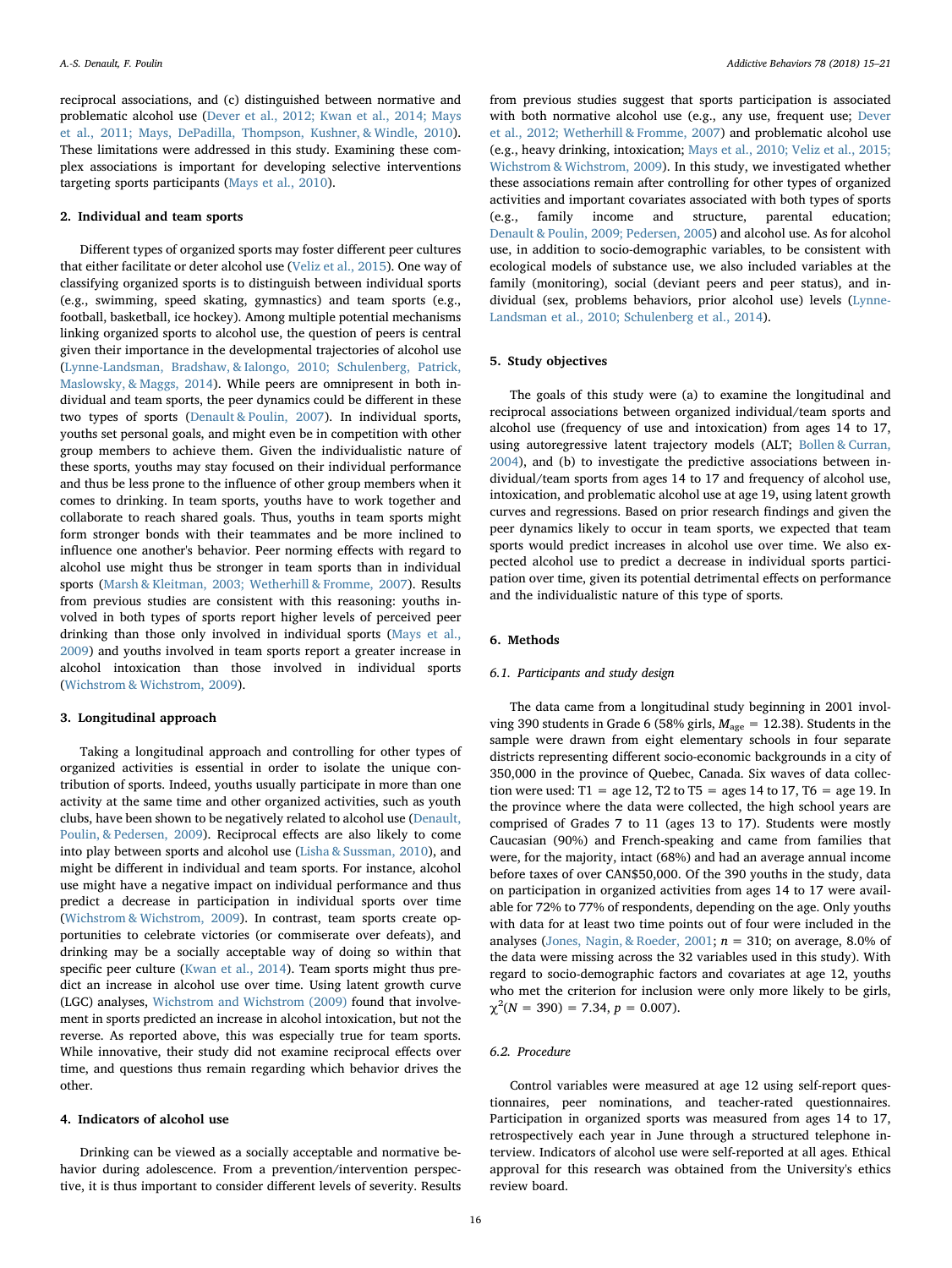#### <span id="page-2-0"></span>Table 1

Descriptive statistics for the study variables ( $n = 310$ ).

| Variables                        | N   | Range        | Mean                     | SD    | S       | K                        |
|----------------------------------|-----|--------------|--------------------------|-------|---------|--------------------------|
| Organized activities variables   |     |              |                          |       |         |                          |
| Hours in individual sports -     | 285 | $0 - 242.8$  | 27.32                    | 58.58 | 2.59    | 6.16                     |
| Age 14                           |     |              |                          |       |         |                          |
| Hours in individual sports -     | 285 | $0 - 173.2$  | 18.01                    | 43.72 | 2.63    | 5.93                     |
| Age 15                           |     |              |                          |       |         |                          |
| Hours in individual sports -     | 293 | $0 - 194.9$  | 19.87                    | 48.44 | 2.57    | 5.58                     |
| Age 16                           |     |              |                          |       |         |                          |
| Hours in individual sports -     | 290 | $0 - 173.2$  | 11.12                    | 35.91 | 3.64    | 12.80                    |
| Age 17                           | 285 | $0 - 303.1$  | 37.27                    | 72.61 | 2.13    | 3.84                     |
| Hours in team sports - Age<br>14 |     |              |                          |       |         |                          |
| Hours in team sports - Age       | 285 | $0 - 303.1$  | 32.84                    | 71.76 | 2.41    | 5.25                     |
| 15                               |     |              |                          |       |         |                          |
| Hours in team sports - Age       | 293 | $0 - 303.1$  | 32.30                    | 74.52 | 2.40    | 4.79                     |
| 16                               |     |              |                          |       |         |                          |
| Hours in team sports – Age       | 290 | $0 - 212.2$  | 21.10                    | 54.95 | 2.70    | 6.10                     |
| 17                               |     |              |                          |       |         |                          |
| Hours in other activities -      | 285 | $0 - 303.1$  | 41.24                    | 73.67 | 2.16    | 4.13                     |
| Age 14                           |     |              |                          |       |         |                          |
| Hours in other activities -      | 285 | $0 - 303.1$  | 37.58                    | 71.14 | 2.43    | 5.80                     |
| Age 15                           |     |              |                          |       |         |                          |
| Hours in other activities -      | 293 | $0 - 303.1$  | 34.66                    | 67.70 | 2.33    | 5.03                     |
| Age 16                           |     |              |                          |       |         |                          |
| Hours in other activities -      | 290 | $0 - 220.8$  | 30.68                    | 60.63 | 2.07    | 3.16                     |
| Age 17<br>Alcohol variables      |     |              |                          |       |         |                          |
| Frequency - Age 14               | 270 | $0 - 11$     | 1.87                     | 2.58  | 1.99    | 3.87                     |
| Frequency - Age 15               | 286 | $0 - 13$     | 2.72                     | 3.33  | 1.32    | 0.78                     |
| Frequency - Age 16               | 286 | $0 - 13$     | 3.82                     | 3.95  | 0.83    | $-0.57$                  |
| Frequency - Age 17               | 281 | $0 - 13$     | 4.69                     | 4.15  | 0.51    | $-1.06$                  |
| Intoxication - Age 14            | 264 | $0 - 6$      | 0.58                     | 1.38  | 2.71    | 6.79                     |
| Intoxication - Age 15            | 287 | $0 - 10$     | 1.29                     | 2.50  | 2.36    | 4.84                     |
| Intoxication - Age 16            | 286 | $0 - 13$     | 1.80                     | 3.21  | 2.03    | 3.11                     |
| Intoxication - Age 17            | 282 | $0 - 13$     | 2.09                     | 3.37  | 1.79    | 2.06                     |
| Frequency - Age 19               | 282 | $0 - 13$     | 7.23                     | 4.41  | $-0.34$ | $-1.37$                  |
| Intoxication - Age 19            | 282 | $0 - 13$     | 2.61                     | 3.88  | 1.54    | 1.04                     |
| Problematic use of alcohol -     | 281 | $0 - 8$      | 1.67                     | 1.55  | 1.17    | 1.47                     |
| Age 19                           |     |              |                          |       |         |                          |
| Control variables (age 12)       |     |              |                          |       |         |                          |
| Sex                              | 310 | $0 - 1$      | -                        | -     | -       | -                        |
| Family structure                 | 308 | $0 - 1$      |                          |       |         |                          |
| Family income                    | 230 | $0 - 13$     | 10.76                    | 2.95  | $-1.19$ | 0.47                     |
| Parental education               | 243 | $2 - 21$     | 13.03                    | 2.63  | $-0.06$ | 1.33                     |
| Parental monitoring              | 306 | $1.3 - 5.0$  | 4.02                     | 0.82  | $-0.92$ | 0.34                     |
| Frequency of alcohol use         | 307 | $0 - 1$      | $\overline{\phantom{0}}$ | -     |         | $\overline{\phantom{0}}$ |
| Problem behaviors                | 302 | $1 - 4.6$    | 1.61                     | 0.80  | 1.53    | 1.87                     |
| Deviant peers                    | 296 | $1 - 4.7$    | 1.96                     | 0.88  | 0.88    | 0.28                     |
| Peer status                      | 303 | $-5.1 - 4.9$ | 0.04                     | 1.59  | $-0.65$ | 0.77                     |

Note.  $SD = Standard deviation$ ,  $S = Skewness$ ,  $K = Kurtosis$ .

#### 6.3. Measures

Descriptive information for all variables is provided in [Table 1.](#page-2-0)

## 6.3.1. Hours spent in individual and team sports (ages 14 to 17)

Time spent in organized sports over a 10-month period was measured annually using the free recall procedure. From ages 14 to 17, 29.8%, 21.4%, 19.5%, and 12.8% of youths participated in individual sports. The percentages for team sports were 31.6%, 24.9%, 21.5%, and 17.6%, respectively. The most frequent individual sports were swimming, skiing, badminton, and karate, whereas the most frequent team sports were ice hockey, soccer, football, and volleyball. For each sport, the number of hours per week was multiplied by the number of weeks of participation over the 10-month period (max. 40 weeks). For example, a youth who played football eight hours a week from September to November (12 weeks) would have a total of 96 h of participation. The number of hours were summed up separately for all individual sports and all team sports reported by the youths. Extreme values (z values equal to or higher than 2.5; [Tabachnik & Fidell, 2013](#page-6-16)) were screened out and replaced using winsorization to improve the distribution of the variables.

### 6.3.2. Alcohol use (ages 14 to 17, age 19)

At each measurement time, youths responded to two items on their alcohol use: (a) "In the last month, how many drinks did you have?" (frequency of alcohol use) and (b) "In the last month, how many times did you drink alcohol in order to get drunk?" (frequency of intoxication). The items were rated on a 13-point scale, ranging from 0 to 13 (41 drinks/times or more).

#### 6.3.3. Problematic alcohol use (age 19)

The sum of the values for nine items rated on a yes/no scale was used to assess problems associated with alcohol use (e.g., passed out from drinking; alpha =  $0.66$ ). The items were taken from the *Structured* Clinical Interview for DSM-IV (SCID; [First, Spitzer, Gibbon, & Williams,](#page-6-17) [1997\)](#page-6-17) and the Alcohol Use Disorders Identification Test (AUDIT; [Saunders, Aasland, Babor, de la Fuente, & Grant, 1993\)](#page-6-18).

#### 6.3.4. Covariates

Hours spent in other types of organized activities (ages 14 to 17; e.g., performance and fine arts, youth clubs, volunteering) were calculated in the same way as hours spent in sports. Sex was coded "0" for girls ( $n = 190$ ; 61%) and "1" for boys ( $n = 120$ ). All the other variables were measured at age 12. Family structure was coded "0" for non-intact families ( $n = 82$ ; 27%) and "1" for intact families (i.e., youths living with both biological parents;  $n = 226$ ). Family income before taxes was the indicator used to assess the family's economic situation (1, less than \$5000 to 13, \$60,000 or more). The number of years of education completed by the mother and father were averaged to create a parental education score ( $r = 0.47$ ). To assess parental monitoring, youths completed the general knowledge scale developed by [Kerr and Stattin](#page-6-19) [\(2000\),](#page-6-19) comprising nine items rated on a five-point Likert scale ranging from 1 (never) to 5 (always; "Do your parents know what you do during your free time?"; alpha = 0.86). Problem behaviors (8 items;  $1 = never$ true to  $5 =$  almost always true; "This student gets into fights"; alpha =  $0.95$ ) and affiliation with deviant peers (3 items; same anchor; "This student hangs out with kids who smoke cigarettes"; alpha = 0.76) were assessed through teacher ratings. Youths also reported on the frequency of their alcohol use (item described earlier; at age 12, this item was dichotomized:  $0 = \text{no}$ ,  $n = 248$ , and  $1 = \text{at least}$ one,  $n = 59$ ; three missing data). Lastly, two socio-metric questions were used to measure peer status: "Who do you Like to hang out with the Least?" (LL); "Who do you Like to hang out with the Most?" (LM). The number of nominations received was counted and standardized within each classroom. The peer status variable was created by subtracting the LL score from the LM score ([Coie & Dodge, 1983](#page-5-3)).

#### 6.4. Analytical strategy

First, the LGCs of hours spent in organized individual/team sports and frequency of alcohol use/intoxication from ages 14 to 17 were identified in four separate univariate models. Only hours spent in the other type of sports and in other types of activities were included as covariates when estimating the LGCs of hours spent in individual/team sports. No covariates were included when estimating the LGCs of frequency of alcohol use and intoxication. Second, we conducted ALT models to simultaneously examine (a) the predictive associations between the LGCs of sports participation and alcohol use (the slopes were regressed on the intercepts) and (b) the reciprocal associations between individual/team sports participation and alcohol use (see [Fig. 1](#page-3-0)). Combining LGC and cross-lagged models allowed us to simultaneously consider the associations between developmental growth curves and time-specific measures. The LGC part of the model tested whether changes in sports participation over the high school years were correlated with changes in youth alcohol use during the same period. The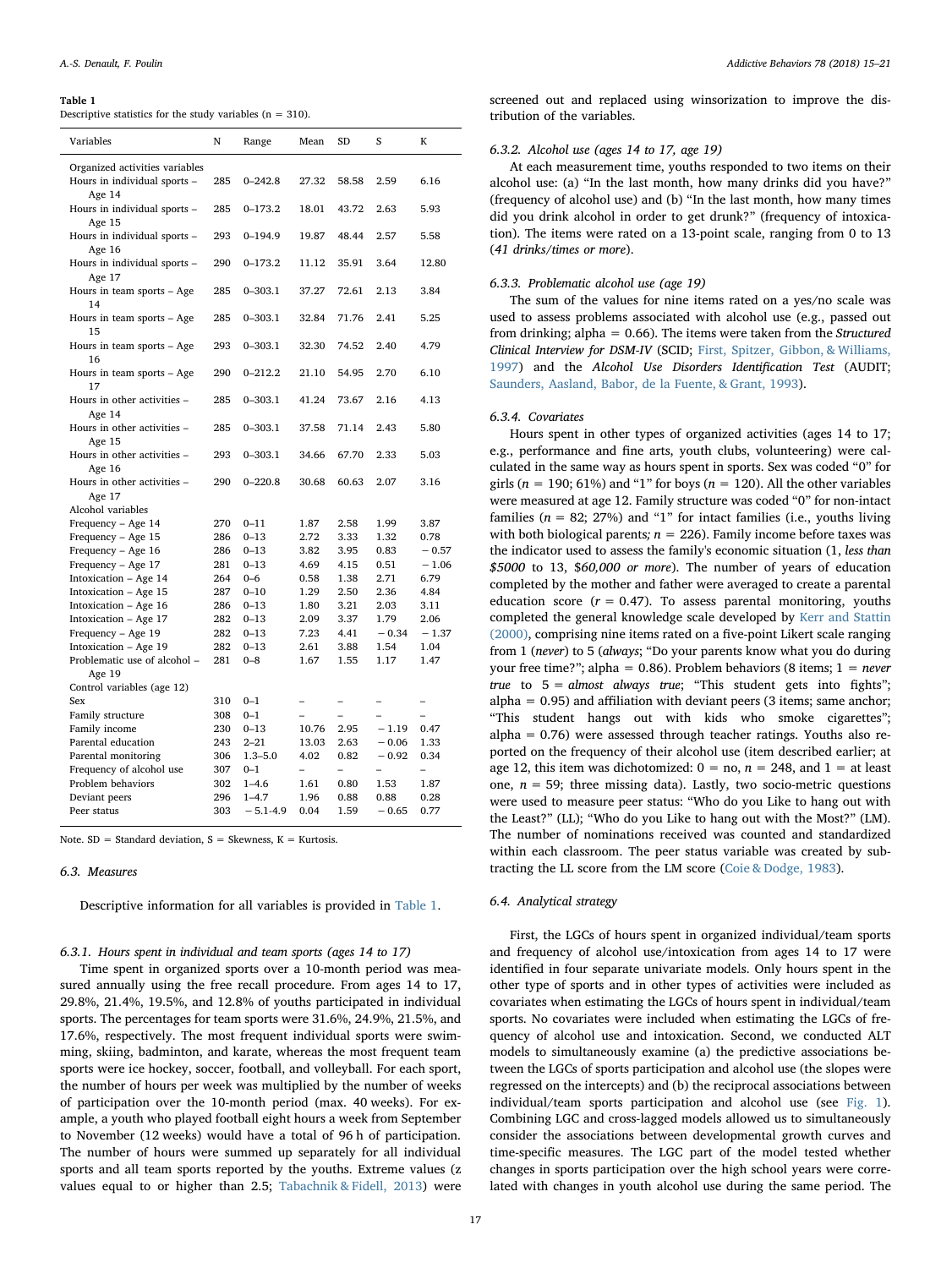<span id="page-3-0"></span>

Fig. 1. Example of an autoregressive latent trajectory model testing the predictive associations between the LGCs of hours spent in sports and alcohol use from ages 14 to 17, as well as their reciprocal associations. This model controls for hours spent in the other type of sports and other organized activities, and age 12 covariates.

cross-lagged part of the model tested whether there were bidirectional associations between sports participation and alcohol use, after controlling for the stable components of growth over time. Four ALT models were tested: (a) individual sports and frequency of alcohol use, (b) individual sports and intoxication, (c) team sports and alcohol use, and (d) team sports and intoxication. For these analyses, the family, social, and individual covariates assessed at age 12 were included in the models, as well as the controls for the number of hours spent in sports. Third, frequency of alcohol use, frequency of intoxication, and problematic alcohol use at age 19 were regressed on the LGCs of individual/team sports participation separately (intercept and slope; two models tested). The same covariates as those included in the ALT models were included in these analyses. Models were tested using Mplus version 7.4 ([Muthén & Muthén, 2012](#page-6-20)) with robust maximum likelihood estimation, to obtain unbiased standard errors for the parameter estimates. As per the usual practice with this statistical package, missing data were handled using the full information maximum likelihood procedure.

#### 7. Results

## 7.1. Univariate LGC analyses

Linear and quadratic models were tested for the four variables of interest from ages 14 to 17. Differences in chi-squares were compared to identify the best-fitting model for each curve using the Satorra-Bentler correction. Models that provide a good fit to the data usually have nonsignificant chi-square values ( $p > 0.05$ ), comparative fit indexes (CFI) greater than 0.95, and root mean square errors of approximation (RMSEAs) of less than 0.06 [\(Hu & Bentler, 1999](#page-6-21)). Results appear in [Table 2.](#page-4-0) As can be seen from this table, for participation in individual sports, frequency of alcohol use, and frequency of intoxication, the linear model provided the best fit to the data. For participation in team sports, the quadratic model provided the best fit. For this model, the variance around the quadratic slope had to be fixed to zero to facilitate model estimation. As can be seen in [Table 2](#page-4-0), the results for individual sports revealed a linear decrease over time, whereas the

results for team sports revealed a steeper decrease by the end of high school. The results for both indicators of alcohol use revealed a linear increase over time. Significant variances were observed around the intercept and slope parameters of the four LGCs.

## 7.2. ALT models

The main results for the ALT models are presented in [Table 3](#page-4-1) (for more information on the other parameters, see Supplemental Tables S1 to S4). These models provided good fit to the data: (a) individual sports and frequency of alcohol use,  $\chi^2(95) = 127.81$ ,  $p = 0.014$ ,  $CFI = 0.962$ , RMSEA = 0.03 (0.02, 0.05), (b) individual sports and intoxication.  $\chi^2(107) = 156.16$ ,  $p = 0.001$ , CFI = 0.94, RMSEA =  $0.04$  (0.02, 0.05), (c) team sports and frequency of alcohol use,  $\chi^2(114) = 146.13$ ,  $p = 0.023$ , CFI = 0.972, RMSEA = 0.03 (0.01, 0.04), and (d) team sports and intoxication,  $\chi^2(105) = 165.85$ ,  $p = 0.000$ , CFI = 0.945, RMSEA = 0.04 (0.03, 0.06).

For individual sports, beyond the control variables, the results revealed three significant predictive links with respect to frequency of alcohol use. First, frequency of alcohol use at age 15 predicted a decrease in hours spent in individual sports at age 16  $(R^2$  for individual sports at age  $16 = 41\%$ ). Second, reciprocal effects were found between frequency of alcohol use and individual sports between ages 16 and 17: whereas alcohol use at age 16 predicted a decrease in hours spent in individual sports at age 17 ( $R^2$  for individual sports at age 17 = 59%), hours spent in individual sports at age 16 predicted a decrease in alcohol use at age 17 ( $R^2$  for frequency of alcohol use at age 17 = 60%). With respect to intoxication, the results revealed that frequency of intoxication at age 14 predicted a decrease in hours spent in individual sports at age 15 ( $\mathbb{R}^2$  for individual sports at age 15 = 62%) and that hours spent in individual sports at age 15 predicted a decrease in frequency of intoxication at age 16 ( $R^2$  for intoxication at age 16 = 67%).

As for team sports, the results revealed that the number of hours spent in team sports at age 15 predicted an increase in the frequency of alcohol use at age 16 ( $R^2$  for alcohol use at age 16 = 60%). There were no significant associations with respect to intoxication.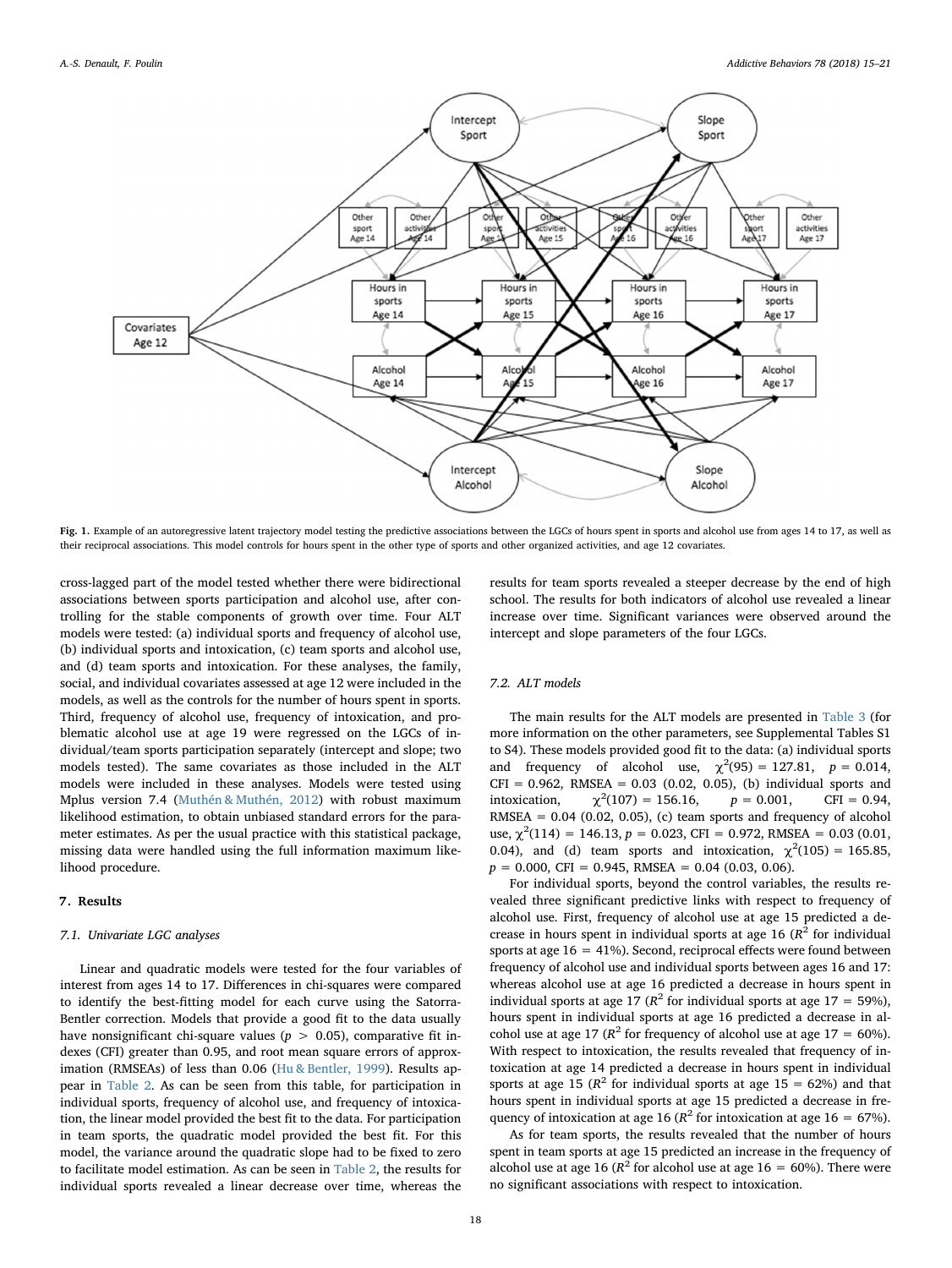#### <span id="page-4-0"></span>Table 2

Unconditional growth curve model fit comparisons and results.

| Model                    | Fit                                                                         | $\Delta \chi^2$ |      | s        | q             | var i      | var s | var q |
|--------------------------|-----------------------------------------------------------------------------|-----------------|------|----------|---------------|------------|-------|-------|
| Individual sports        |                                                                             |                 |      |          |               |            |       |       |
| Linear                   | $\gamma^2(13) = 13.10$ , $p = 0.44$ , CFI = 1.00, RMSEA = 0.01 (0.00, 0.06) | ۰               | 2.91 | $-0.57$  |               | dealership |       |       |
| Ouadratic                | Error message involving IS7                                                 |                 |      |          |               |            |       |       |
| Team sports              |                                                                             |                 |      |          |               |            |       |       |
| Linear                   | $\gamma^2(13) = 65.08$ , $p = 0.00$ , CFI = 0.91, RMSEA = 0.11 (0.09, 0.14) |                 | 4.17 | $-0.61$  |               | 含定定        | 米米    |       |
| Quadratic                | Error message involving S                                                   |                 |      |          |               |            |       |       |
| Ouadratic@0              | $\gamma^2(12) = 59.14$ , $p = 0.00$ , CFI = 0.92, RMSEA = 0.11 (0.08, 0.14) | 5.94            | 3.66 | 0.43, ns | $-0.32$       | 本来水        | ns    |       |
| Frequency                |                                                                             |                 |      |          |               |            |       |       |
| Linear                   | $\gamma^2$ (5) = 7.25, p = 0.20, CFI = 0.99, RMSEA = 0.04 (0.00, 0.09)      |                 | 1.80 | 1.02     |               |            | 事事事   |       |
| Ouadratic                | Error message involving O                                                   | -               |      |          |               |            |       |       |
| Quadratic @0             | $\gamma^2(4) = 6.99$ , $p = 0.14$ , CFI = 0.99, RMSEA = 0.05 (0.00, 0.11)   | $0.26.$ $ns$    | 1.81 | 0.93     | $0.04^*$ , ns | ***        | 本本来   |       |
| Intoxication             |                                                                             |                 |      |          |               |            |       |       |
| Linear; alc5b with alc6b | $\chi^2(4) = 13.49$ , $p = 0.01$ , CFI = 0.93, RMSEA = 0.09 (0.04, 0.14)    |                 | 0.57 | 0.58     |               |            |       |       |
| Quadratic                | Error message involving Q                                                   |                 |      |          |               |            |       |       |
| Quadratic@0              | $\gamma^2(4) = 10.09$ , $p = 0.02$ , CFI = 0.95, RMSEA = 0.09 (0.03, 0.15)  | 3.40, ns        | 0.56 | 0.83     | $-0.09$ , ns  | ***        | 本本来   |       |

 $s =$  selected model,  $i =$  intercept,  $s =$  linear slope,  $q =$  quadratic slope,  $Var =$  variance,  $ns =$  nonsignificant.

Beyond the control variables, the only significant link in the two tested models indicated that the initial number of hours spent in individual sports predicted a lower frequency of intoxication at age 19 (beta =  $-0.11$ , SE = 0.05, z =  $-2.04$ ,  $p = 0.042$ , 95% CI =  $-0.22$ ,

<span id="page-4-4"></span> $* p < 0.05.$ 

<span id="page-4-3"></span>\*\*  $p < 0.01$ .

<span id="page-4-2"></span>\*\*\*  $p$  < 0.001.

### 7.3. Alcohol-related variables in early adulthood

 $-0.01$ ;  $\chi^2$ [112] = 146.60, *p* = 0.014, CFI = 0.937, RMSEA = 0.03 [0.01, 0.04];  $R^2$  for frequency of intoxication at age 19 = 6%).

## 8. Discussion

Examining the role of organized sports in alcohol use during the

## <span id="page-4-1"></span>Table 3

Main associations in the autoregressive latent trajectory models.

| Model                                             | Beta      | SE    | $\mathbf{z}$ | $\boldsymbol{p}$ | 95% CI         |
|---------------------------------------------------|-----------|-------|--------------|------------------|----------------|
| 1. Individual sports and frequency of alcohol use |           |       |              |                  |                |
| Intercept $spt \rightarrow$ Slope alc             | 0.21      | 0.148 | 1.45         | 0.148            | $-0.08, 0.50$  |
| Intercept alc $\rightarrow$ Slope spt             | 0.22      | 0.173 | 1.29         | 0.199            | $-0.12, 0.51$  |
| Spt T4 $\rightarrow$ Alc T5                       | $-0.08$   | 0.048 | $-1.64$      | 0.102            | $-0.17, 0.02$  |
| Spt T5 $\rightarrow$ Alc T6                       | $-0.09$   | 0.056 | $-1.63$      | 0.104            | $-0.20, 0.02$  |
| Spt T6 $\rightarrow$ Alc T7                       | $-0.17*$  | 0.073 | $-2.32$      | 0.020            | $-0.31, -0.03$ |
| Alc T4 $\rightarrow$ Spt T5                       | $-0.07$   | 0.053 | $-1.42$      | 0.156            | $-0.18, 0.03$  |
| Alc T5 $\rightarrow$ Spt T6                       | $-0.12*$  | 0.052 | $-2.22$      | 0.026            | $-0.22, -0.01$ |
| Alc T6 $\rightarrow$ Spt T7                       | $-0.30*$  | 0.117 | $-2.55$      | 0.011            | $-0.53, -0.07$ |
| 2. Individual sports and intoxication             |           |       |              |                  |                |
| Intercept $spt \rightarrow$ Slope alc             | $-0.01$   | 0.138 | $-0.06$      | 0.951            | $-0.28, 0.26$  |
| Intercept alc $\rightarrow$ Slope spt             | 0.13      | 0.181 | 0.72         | 0.472            | $-0.22, 0.48$  |
| Spt T4 $\rightarrow$ Alc T5                       | $-0.07$   | 0.042 | $-1.68$      | 0.092            | $-0.15, 0.01$  |
| Spt T5 $\rightarrow$ Alc T6                       | $-0.12*$  | 0.061 | $-1.97$      | 0.048            | $-0.24, -0.00$ |
| Spt T6 $\rightarrow$ Alc T7                       | $-0.13$   | 0.106 | $-0.19$      | 0.233            | $-0.33, 0.08$  |
| Alc T4 $\rightarrow$ Spt T5                       | $-0.15**$ | 0.045 | $-3.23$      | 0.001            | $-0.23, -0.06$ |
| Alc T5 $\rightarrow$ Spt T6                       | $-0.12$   | 0.071 | $-1.65$      | 0.098            | $-0.26, 0.02$  |
| Alc T6 $\rightarrow$ Spt T7                       | $-0.28$   | 0.166 | $-0.166$     | 0.096            | $-0.60, 0.05$  |
| 3. Team sports and frequency of alcohol use       |           |       |              |                  |                |
| Intercept $spt \rightarrow$ Slope alc             | $-0.23$   | 0.276 | $-0.82$      | 0.413            | $-0.77, 0.32$  |
| Intercept alc $\rightarrow$ Slope spt             | $-0.10$   | 0.183 | $-0.55$      | 0.583            | $-0.46, 0.26$  |
| Spt T4 $\rightarrow$ Alc T5                       | 0.08      | 0.095 | 0.92         | 0.357            | $-0.09, 0.24$  |
| Spt T5 $\rightarrow$ Alc T6                       | $0.29*$   | 0.115 | 2.49         | 0.013            | 0.06, 0.51     |
| Spt T6 $\rightarrow$ Alc T7                       | 0.34      | 0.192 | 1.78         | 0.075            | $-0.04, 0.72$  |
| Alc T4 $\rightarrow$ Spt T5                       | 0.03      | 0.042 | 0.79         | 0.425            | $-0.05, 0.12$  |
| Alc T5 $\rightarrow$ Spt T6                       | 0.04      | 0.053 | 0.80         | 0.422            | $-0.06, 0.15$  |
| Alc T6 $\rightarrow$ Spt T7                       | 0.22      | 0.153 | 1.42         | 0.155            | $-0.08, 0.52$  |
| 4. Team sports and intoxication                   |           |       |              |                  |                |
| Intercept $spt \rightarrow$ Slope alc             | $-0.11$   | 0.448 | $-0.25$      | 0.801            | $-0.99, 0.76$  |
| Intercept alc $\rightarrow$ Slope spt             | $-0.07$   | 0.240 | $-0.28$      | 0.778            | $-0.54, 0.40$  |
| Spt T4 $\rightarrow$ Alc T5                       | 0.12      | 0.105 | 1.17         | 0.244            | $-0.08, 0.33$  |
| Spt T5 $\rightarrow$ Alc T6                       | 0.17      | 0.203 | 0.84         | 0.403            | $-0.23, 0.57$  |
| Spt T6 $\rightarrow$ Alc T7                       | 0.19      | 0.291 | 0.66         | 0.509            | $-0.38, 0.76$  |
| Alc T4 $\rightarrow$ Spt T5                       | 0.03      | 0.039 | 0.78         | 0.436            | $-0.05, 0.11$  |
| Alc T5 $\rightarrow$ Spt T6                       | 0.05      | 0.081 | 0.60         | 0.550            | $-0.11, 0.21$  |
| Alc T6 $\rightarrow$ Spt T7                       | 0.22      | 0.22  | 0.98         | 0.330            | $-0.22, 0.65$  |
|                                                   |           |       |              |                  |                |

<span id="page-4-5"></span> $* p < 0.05.$ 

<span id="page-4-6"></span> $*$  p < 0.01.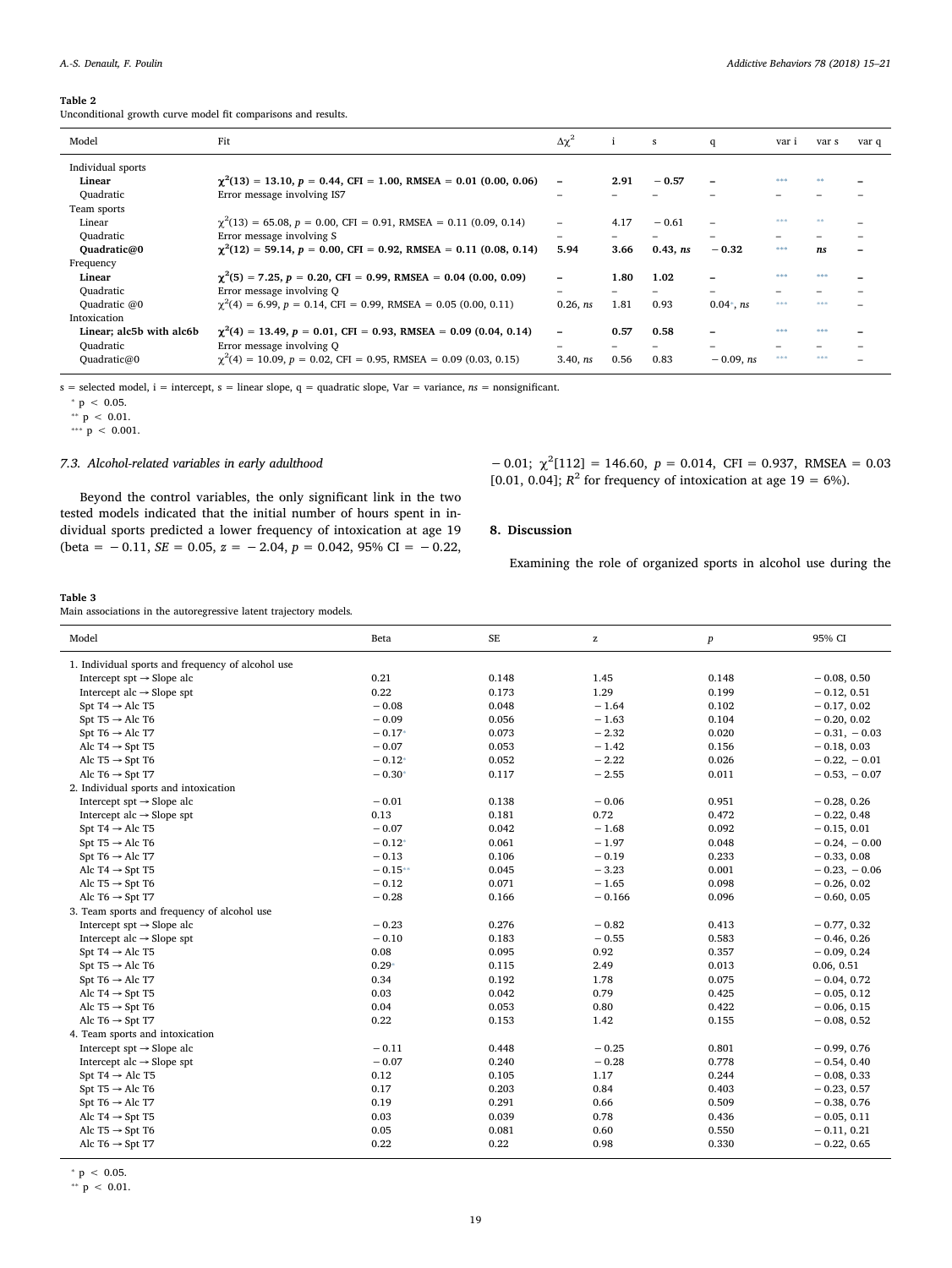adolescent and early adulthood years constitutes an important contribution to the literature given the public health concern represented by the risks associated with alcohol use during this period (Health [Canada, 2014\)](#page-5-0). Are sports good or bad for youths' health? The answer is complex. Overall, our findings revealed that team sports were risky for alcohol use during mid-adolescence, whereas individual sports were protective across the high school years. Moreover, whereas participation in team sports during adolescence was no longer associated with alcohol use two years after high school, the initial levels of participation in individual sports predicted lower scores on frequency of intoxication at age 19. Neither team nor individual sports were associated with problematic alcohol use in early adulthood.

Only one predictive association was found with respect to team sports and this association was observed during the mid-adolescence years, but not over the longer term. However, the results for team sports highlight the potential dynamic interplay between team sports and peer status and norms during the adolescent years. Being on a team usually gives youths higher social status at school [\(Sussman, Pokhrel,](#page-6-22) [Ashmore, & Brown, 2007\)](#page-6-22). Youths may tend to hang out with teammates after practices and games; if the norms in the team encourage alcohol use, then drinking alcohol and partying may become part of the team's culture. Moreover, this pattern appears to be especially important during the mid-adolescent years, when peer influence is at its peak ([Steinberg & Monahan, 2007](#page-6-23)). As suggested by [Vest and Simpkins](#page-6-24) [\(2013\),](#page-6-24) these peer mechanisms should be tested in future research. Results from their study revealed that sports participation could be protective or risky for adolescents' alcohol use depending on the alcohol use of their sports friends and teammates. Moderators of this association should also be investigated, such as competitive versus non-competitive ([Veliz et al., 2015](#page-6-5)) and high-status versus low-status team sports (e.g., football vs. rugby). On the other hand, the results also showed that involvement in team sports during the adolescent years did not represent a risk for intoxication during the high school years and beyond or for problematic alcohol use in early adulthood. This association thus appears to be embedded in a more normative, peer culture phenomenon during adolescence.

More associations were found with respect to individual sports during the adolescent years. Reciprocal effects were found between individual sports and both frequency of alcohol use and intoxication. Hours spent in individual sports predicted a decrease in alcohol use across the years from age 14 to 17 and alcohol use predicted a decrease in hours spent in individual sports across this same period. The latter results highlight the potential deleterious effects of alcohol use on individual performance. Individual sports also played a protective role against alcohol intoxication at age 19. As noted by [Wichstrom and](#page-6-10) [Wichstrom \(2009\),](#page-6-10) involvement in endurance sports, which include most individual sports (e.g., swimming, martial arts, cross-country running, speed skating), may lower the occurrence of alcohol intoxication because athletes seek to avoid the negative affects of intoxication on their physical capacity. Thus, youths in individual sports may be more likely to remain focused on their own performance and less likely to be influenced by the drinking habits of other group members. Future research should thus further investigate the individual norms associated with alcohol use in individual sports, as well as their association with athletes' desire to achieve high levels of performance.

Overall, our results are consistent with past research showing a positive association between sports and alcohol use. What our study adds is that this association (a) was only true for team sports and only during the mid-adolescence years, (b) held up after using a precise measure of sports participation and controlling for hours spent in individual sports and other types of organized activities, and (c) tended to disappear as the youths grew older. It also highlights the potential protective effect of individual sports during and after the high school years. Our findings thus provide a more nuanced picture of the association between sports and alcohol use. However, participation in organized sports and alcohol use were self-reported, which may have inflated the covariance between the variables. The sample was also rather small, which limits the generalizability of the findings. In addition, other important covariates, such as sensation-seeking, were not examined in this study. Yet, as underlined by researchers (e.g., [Dever](#page-6-2) [et al., 2012; Dielh et al., 2012; Kwan et al., 2014](#page-6-2)), this variable might have a role to play in the association between sports and alcohol use and should be examined in future studies. Finally, sex was included as a covariate in the analyses. However, other studies have identified sex as a moderator of the relationship between physical activity and alcohol use [\(Buscemi, Martens, Murphy, Yurasek, & Smith, 2011; Lisha,](#page-5-4) [Martens, & Leventhal, 2011\)](#page-5-4). Further research is thus needed to examine sex as a moderator in the associations between team and individual sports and alcohol use.

In conclusion, our results give parents, school staff, and policy makers sensitive information that could contribute to prevention and intervention efforts. Such efforts should be focused on team sports, especially during the mid-adolescent years when the influence of peers and social status play an important role. As noted by [Veliz et al. \(2015\)](#page-6-5), organized sports offer no guarantees when it comes to endorsing a healthy lifestyle during adolescence. Future research should thus take a closer look at the conditions that make team sports risky for alcohol use ([Vest & Simpkins, 2013\)](#page-6-24). The question remains open regarding if, when, how, and for whom alcohol use can overshadow all the other positive aspects associated with team sports during adolescence.

#### Role of funding sources

Funding for this study was provided by the Social Sciences and Humanities Research Council of Canada (SSHRCC) Grant 435-2012- 1171 and the Fonds de Recherche du Québec sur la Société et la Culture (FRQSC) Grant 2008-AC-118531. SSHRCC and FRQSC had no role in the study design, collection, analysis or interpretation of the data, writing the manuscript, or the decision to submit the paper for publication.

## Contributors

Anne-Sophie Denault and François Poulin designed the study and wrote the protocol. Dr. Denault conducted literature searches, conducted the statistical analysis and wrote the first draft of the manuscript. All authors contributed to and have approved the final manuscript.

## Conflict of interest

All authors declare that they have no conflicts of interest.

#### Appendix A. Supplementary data

Supplementary data to this article can be found online at [https://](https://doi.org/10.1016/j.addbeh.2017.10.019) [doi.org/10.1016/j.addbeh.2017.10.019](https://doi.org/10.1016/j.addbeh.2017.10.019).

#### References

- <span id="page-5-2"></span>Bollen, K. A., & Curran, P. J. (2004). Autoregressive latent trajectory (ALT) models: A synthesis of two traditions. Sociological Methods & Research, 32(3), 336–383. [http://](http://dx.doi.org/10.1177/0049124103260222) [dx.doi.org/10.1177/0049124103260222](http://dx.doi.org/10.1177/0049124103260222).
- <span id="page-5-4"></span>Buscemi, J., Martens, M. P., Murphy, J. G., Yurasek, A. M., & Smith, A. E. (2011). Moderators of the relationship between physical activity and alcohol consumption in college students. Journal of American College Health, 59, 403–509. [http://dx.doi.org/](http://dx.doi.org/10.1080/07448481.2010.518326) [10.1080/07448481.2010.518326](http://dx.doi.org/10.1080/07448481.2010.518326).
- <span id="page-5-0"></span>Health Canada. (2014). Health concerns. [http://www.hc-sc.gc.ca/hc-ps/alc/index-eng.](http://www.hc-sc.gc.ca/hc-ps/alc/index-eng.php) [php](http://www.hc-sc.gc.ca/hc-ps/alc/index-eng.php).
- <span id="page-5-1"></span>Clark, H. J., Camiré, M., Wade, T. J., & Cairney, J. (2015). Sports and its association with social and psychological factors known to predict substance use and abuse among youth: A scoping review of the literature. International Review of Sport and Exercise Psychology, 8(1), 224–250. <http://dx.doi.org/10.1080/1750984X.2015.1068829>.
- <span id="page-5-3"></span>[Coie, J. D., & Dodge, K. A. \(1983\). Continuities and changes in children's social status: A](http://refhub.elsevier.com/S0306-4603(17)30391-X/rf0015) five-year longitudinal study. [Merrill Palmer Quarterly, 29](http://refhub.elsevier.com/S0306-4603(17)30391-X/rf0015)(3), 261–282.